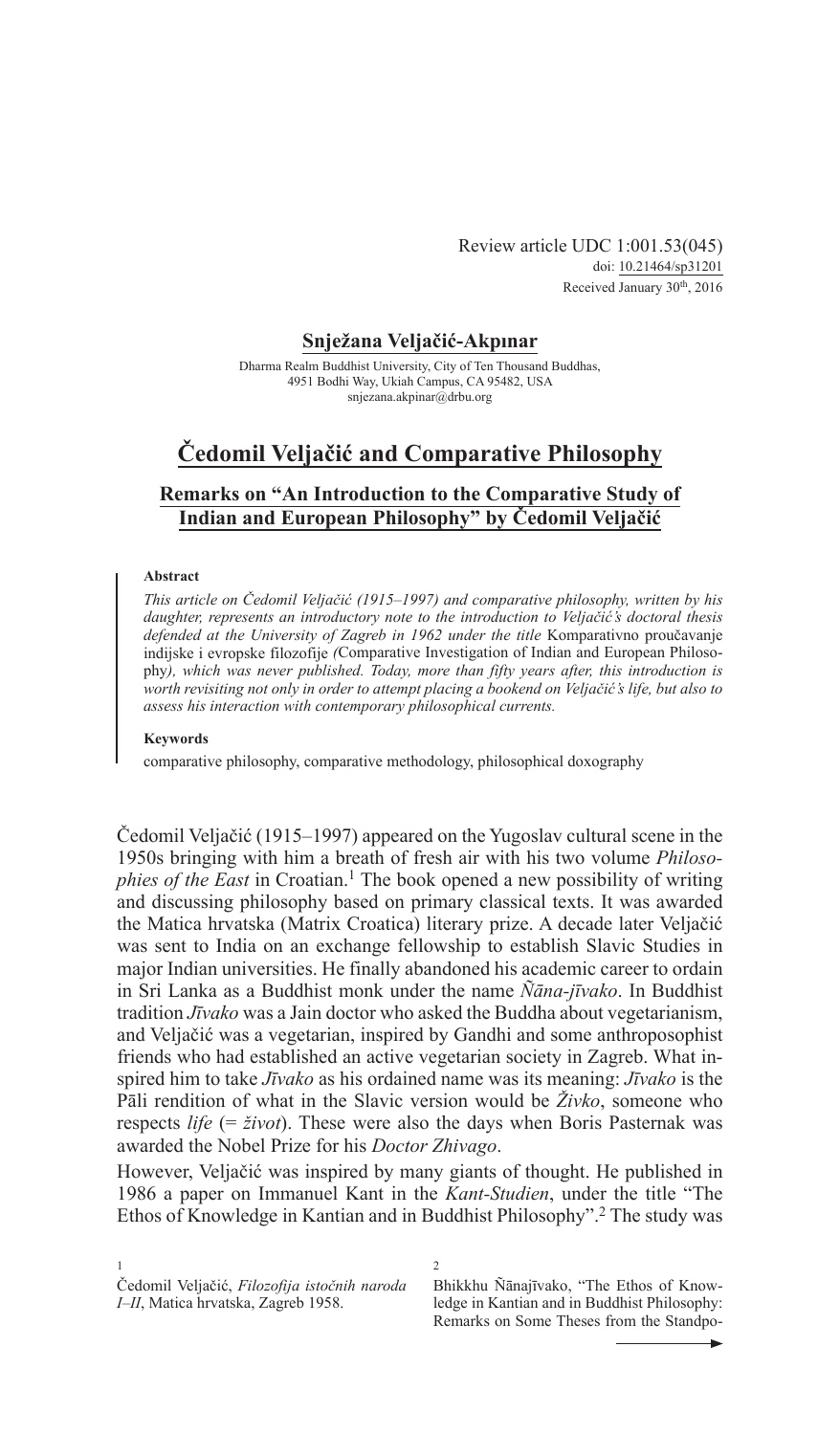based on two Kantian theses that governed Veljačić's life as a philosopher and as a human being until its very end:

- 1. There are philosophies which cannot even be thought by those who do not live in accordance to their postulates.
- 2. The discipline of practical reason is a discipline of transcendental logics.

Karl Jaspers states that:

"Three millennia of philosophical history are on the verge of turning into one present. Manifold philosophical concepts hide within themselves a single truth. Hegel was the first to attempt to grasp this unity of thought, but he did this by reducing all of what had happened before him to an introductory level of apprenticeship and partial truth that was meant to reach its peak in his own philosophy.

*Now it has become necessary to understand every individual maturation that philosophical thought reaches in each age*. In this manner we will be able to grasp its constancy and not assume that we have conquered past achievements, but that we are capable to accept them as our contemporaries. Only when the whole of philosophy becomes our contemporary do we see that its present is also the manifestation of its source […]. Only then can philosophy perceive within the impermanent being that the present and its contemporariness have in their essence that what is always true."3

Edmund Husserl's fresh view of *epoché*, as well as Paul Tillich's 'dynamic typology' of religion, all left their indelible marks.

Veljačić's last book *A Buddhist Philosophy of Religion* was published in 1992 under his monastic name – Bhikkhu Ñānajīvako.<sup>4</sup> The chapter on Husserl – "The Meditating Philosopher"5 – remains its most successful section and the most relevant one to the topic of comparative studies. Let me quote from the introductory paragraph:

"At the outset of the following analysis it may be useful to show through one case of typical misunderstanding how faithfully Husserl had followed the primal Greek intention of the complex and difficult theory of *epoché.* Karl Jaspers, independently of Husserl, in his late but very significant work for the new trends of comparative philosophy, *The Great Philosophers* (*Die Grossen Philosophen I*, Munich 1957, pp. 132–33) insists on the essential difference between ancient and mystical 'experiences in meditation' and modern methods of 'suspension'(*epoché*). In doing so he focuses on the transcendental analysis of the subject-object relationship as expounded by Martin Heidegger, one of Husserl's most eminent disciples. In order to re-enforce this very clear explanation of East-West differences, Jaspers refers to 'Buddha's doctrine of redemption by insight': 'It springs from experience in the transformation of consciousness and the stages of meditation. […] Modern science and philosophical speculation remain within our given forms of consciousness […] whereas it may be said that philosophy takes consciousness itself in hand to raise it up to higher forms through exercises in meditation.' Husserl must have been aware of the likelihood of such misunderstandings, so typical of modern science and the restrictions it imposes due to its prejudices. He was most emphatic in the introduction to his main work (Edmund Husserl, *Ideen zu einer reinen Phänomenologie und phänomenologischen Philosophie*, section 26) stating the difficulty of introducing a science of phenomena which lies far removed from our ordinary thinking [...] so extraordinarily difficult."<sup>6</sup>

\* \* \*

This paper is an introduction to Veljačić's doctoral thesis defended at the University of Zagreb in 1962 under the title *Komparativno proučavanje indijske i evropske filozofije* (*Comparative Investigation of Indian and European Philosophy*), which was never published. Today, more than fifty years after, this introduction is worth revisiting not only in order to attempt placing a bookend on Veljačić's life, but also to assess his interaction with contemporary philosophical currents.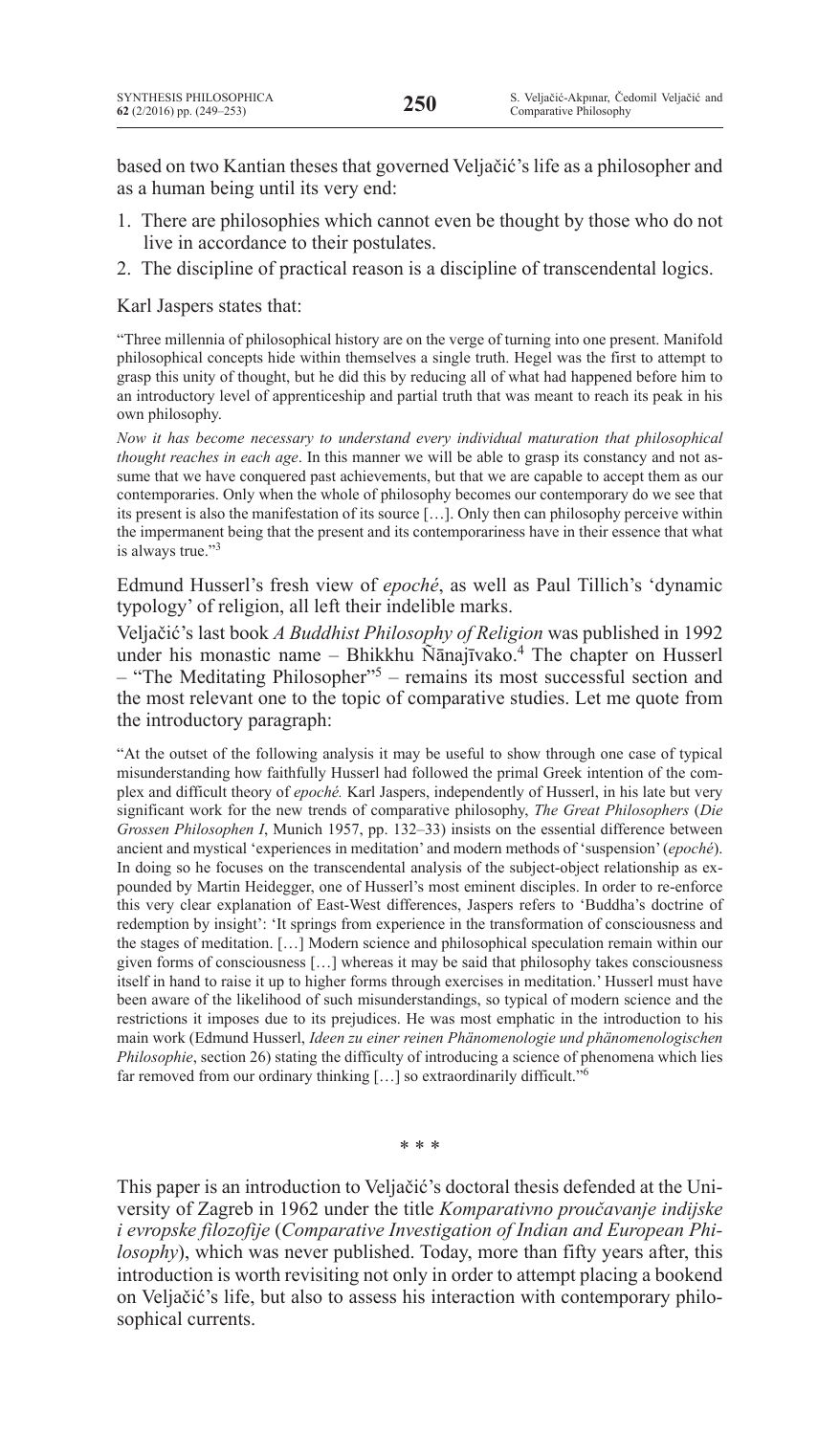This brief summary on the course of Veljačić's life and opus may remind scholars as well as intentioned humanists that doxography has the capacity to awaken, inspire and also assess the present state of a discipline.

"An Introduction to the Comparative Study of Indian and European Philosophy" throws a very elegant gauntlet at Western cultural traditions in the form of philosophical doxography. It raises a number of caveats and itself becomes a working example of how these could be addressed and used as antidotes for maladies that are prone to befall cultural humanist traditions of any time and place.

At this juncture one cannot avoid posing an evident question: What was the spark that Veljačić ignited in the Yugoslav youth of the 1970s, on the eve of the country's fragmentation? On a greater scale, one could wonder if there is a possibility of making its perceived positive influence a global one.

The Stanford Encyclopedia of Philosophy offers this terse description of doxography:

"The term 'doxography' has come to be applied in a much larger sense than seems to have been intended by its creator Hermann Diels. […] Consequently, doxography in the narrower sense [...] is: the normally very brief presentation according to theme, or subject, of contrasting [...] tenets in natural philosophy […], which in itself fails to provide a decisive answer to the issue involved although it may assist you to find a way out. […] Finally, it should be pointed out that doxographic works are a sort of tools. They constitute a type of secondary literature of a fluid unstable character, both as to form and as to contents."7

Veljačić, by discussing early Vedic literature and its portrayal of first origins, introduced the "fluid and unstable character" of such tools and aptly clarified the concept of 'process' and duration as brought forth by Henri Bergson's *L'Évolution créatrice* and Alfred North Whitehead's discussions of process. This Veljačić did in his two volume *Crossroads of Asian Philosophies* in Croatian,<sup>8</sup> placing it within the discourse of early Vedic traditions. He defined comparative philosophy as an "organon" of the philosophy of culture.

The purpose of this very brief glance thrown at doxography within the above fluid perimeters leaves us with an awareness that the discipline is still somewhat holding on to the "narrow" parameters of the Ionian shores and the rigidity of "instructionalism" – as the Muslim philosopher of the eleventh century, Al-Ghazali, would have worded it – thrown along the pathways of humanity's cultural traditions. Veljačić's subtle rebuke is also felt in discussing contemporary philosophical "trends" such as positivist philosophy and dialectic materialism by stating the strength of such methods as lying in the differences that are brought to light, the dangers thus remain implied and evident.

int of European Philosophy", Kant-Studien, 77 (1986), pp. 59–83, doi: https://doi. org/10.1515/kant.1986.77.1-4.59.

Karl Jaspers, *Der philosophische Glaube*, Piper, München 1951, pp. 130–131.

5

Bhikkhu Ñānajīvako, *A Buddhist Philosophy*  of Religion, International Translation Institute, Dharma Realm Buddhist Association, Burlingame, CA 1992.

Ibid., p. 117.

7

6

Jaap Mansfeld, "Doxography of Ancient Philosophy", *The Stanford Encyclopedia of Philosophy* (Winter 2016 Edition), ed. by Edward N. Zalta, https://plato.stanford.edu/archives/ [win2016/entries/doxography-ancient/.](https://plato.stanford.edu/archives/win2016/entries/doxography-ancient/)

8

Čedomil Veljačić, *Razmeđa azijskih filozofija*  I–II, Sveučilišna naklada Liber, Zagreb 1978.

<sup>3</sup>

<sup>4</sup>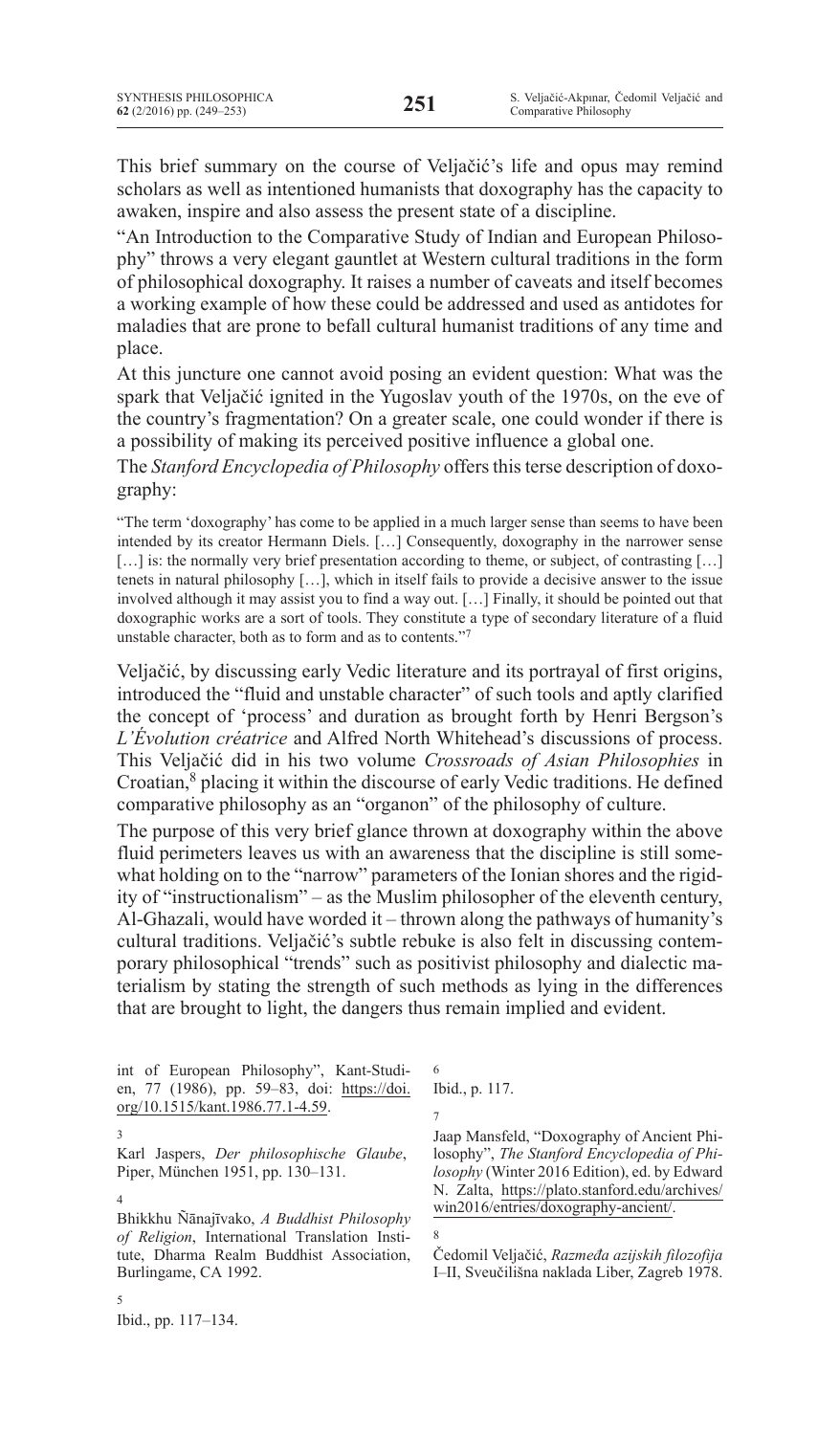The above quote from Veljačić's analysis of a misunderstanding regarding Husserl in *A Buddhist Philosophy of Religion* shed further clarity on comparative methodologies and on his life as a philosopher by the manner it introduces the concept of refraining from judgment.

It still remains to be seen whether the work of Čedomil Veljačić, which intuitively influenced the Yugoslav youth in the 1970s, can find its way into the more sober approach to this "new way of looking at things, one that contrasts at every point with the *natural attitude* of experience and thought".9

Veljačić reminded his readers of the "aristocratic" and even "ascetic" character of Husserl's eidetic method (the method of "seeing" essences) and that it was often criticized with a negative intention. Is it time to suspend that judgment as well?

Speaking from a humanist point of view coming from someone who is not a scholar of philosophy and its contemporary noble attempts, but who is attempting to create within the grounds of a Buddhist monastery placed in Mendocino, California (a university based on primary classical texts collected throughout the world and allotted equal space in order to serve as a constructive global humanist educational foundation), I remain an optimist.

# **Snježana Veljačić-Akpınar**

# **Čedomil Veljačić i komparativna filozofija**

### **Sažetak**

*Ovaj članak o Čedomilu Veljačiću (1915.–1997.) i komparativnoj filozofiji, koji je napisala njegova kćerka, predstavlja uvodnu bilješku uz uvod Veljačićeve doktorske disertacije koja je obranjena na Sveučilištu u Zagrebu 1962. godine pod naslovom* Komparativno proučavanje indijske i evropske filozofije *i nikad nije objavljena. Danas, više od pedeset godina nakon toga, vrijedi nanovo podsjetiti na ovaj uvod, ne samo da bismo, na neki način, stavili podupirač za knjige na Veljačićev život, nego i da bismo razmotrili njegovu interakciju sa suvremenim filozofskim tokovima.*

### **Ključne riječi**

komparativna filozofija, komparativna metodologija, filozofska doksografija

# **Snježana Veljačić-Akpınar**

# **Čedomil Veljačić und komparative Philosophie**

#### **Zusammenfassung**

*Dieser Artikel über Čedomil Veljačić (1915–1997) und die komparative Philosophie, verfasst von seiner Tochter, stellt eine einleitende Notiz zur Einführung in Veljačić' Doktorarbeit dar, die an der Universität in Zagreb im Jahre 1962 unter dem Titel* Komparativno proučavanje indijske i evropske filozofije *(*Komparative Erforschung der indischen und europäischen Philosophie*) verteidigt und niemals veröffentlicht wurde. Heute, mehr als fünfzig Jahre später, ist diese Einführung einen erneuten Rückblick wert, nicht nur um zu versuchen, eine Buchstütze an Veljačić' Leben zu legen, sondern auch um dessen Interaktion mit zeitgenössischen philosophischen Strömungen zu beurteilen.*

#### **Schlüsselwörter**

komparative Philosophie, komparative Methodologie, philosophische Doxografie